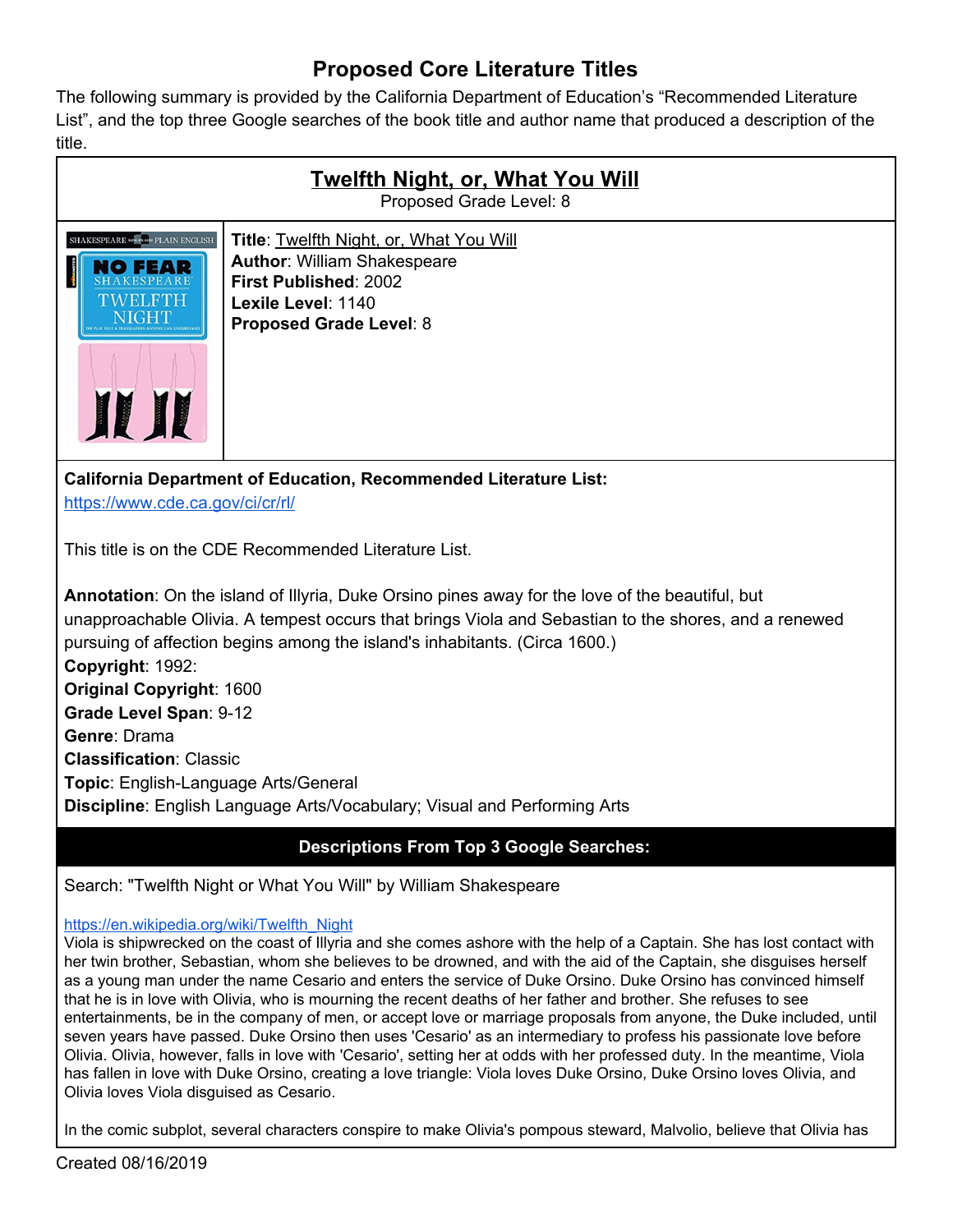fallen for him. This involves Olivia's riotous uncle, Sir Toby Belch; another would-be suitor, a silly squire named Sir Andrew Aguecheek; her servants Maria and Fabian; and her witty fool, Feste. Sir Toby and Sir Andrew engage themselves in drinking and revelry, thus disturbing the peace of Olivia's household until late into the night, prompting Malvolio to chastise them. Sir Toby famously retorts, "Dost thou think, because thou art virtuous, there shall be no more cakes and ale?" (Act II, Scene III).

Sir Toby, Sir Andrew, and Maria plan revenge on Malvolio. They convince Malvolio that Olivia is secretly in love with him by planting a love letter, written by Maria in Olivia's handwriting. It asks Malvolio to wear yellow stockings cross-gartered—a colour and fashion that Olivia actually hates—to be rude to the rest of the servants, and to smile constantly in the presence of Olivia. Malvolio finds the letter and reacts in surprised delight. He starts acting out the contents of the letter to show Olivia his positive response. Olivia is shocked by the changes in Malvolio and agreeing that he seems mad, leaves him to be cared for by his tormentors. Pretending that Malvolio is insane, they lock him up in a dark chamber. Feste visits him to mock his insanity, both disguised as a priest and as himself.

Meanwhile, Viola's twin, Sebastian, has been rescued by Antonio, a sea captain who previously fought against Orsino, yet who accompanies Sebastian to Illyria, despite the danger, because of his admiration for Sebastian. Sebastian's appearance adds the confusion of mistaken identities to the comedy. Taking Sebastian for 'Cesario', Olivia asks him to marry her, and they are secretly married in a church. Finally, when 'Cesario' and Sebastian appear in the presence of both Olivia and Orsino, there is more wonder and confusion at their physical similarity. At this point, Viola reveals her identity and is reunited with her twin brother.

The play ends in a declaration of marriage between Duke Orsino and Viola, and it is learned that Sir Toby has married Maria. Malvolio swears revenge on his tormentors and stalks off, but Orsino sends Fabian to placate him.

### <https://www.amazon.com/Twelfth-Night-What-You-Will/dp/1076786669>

In the kingdom of Illyria, a nobleman named Orsino lies around listening to music, pining away for the love of Lady Olivia. He cannot have her because she is in mourning for her dead brother and refuses to entertain any proposals of marriage. Meanwhile, off the coast, a storm has caused a terrible shipwreck. A young, aristocratic-born woman named Viola is swept onto the Illyrian shore. Finding herself alone in a strange land, she assumes that her twin brother, Sebastian, has been drowned in the wreck, and tries to figure out what sort of work she can do. A friendly sea captain tells her about Orsino's courtship of Olivia, and Viola says that she wishes she could go to work in Olivia's home. But since Lady Olivia refuses to talk with any strangers, Viola decides that she cannot look for work with her. Instead, she decides to disguise herself as a man, taking on the name of Cesario, and goes to work in the household of Duke Orsino.Viola (disguised as Cesario) quickly becomes a favorite of Orsino, who makes Cesario his page. Viola finds herself falling in love with Orsino—a difficult love to pursue, as Orsino believes her to be a man. But when Orsino sends Cesario to deliver Orsino's love messages to the disdainful Olivia, Olivia herself falls for the beautiful young Cesario, believing her to be a man. The love triangle is complete: Viola loves Orsino, Orsino loves Olivia, and Olivia loves Cesario—and everyone is miserable.Meanwhile, we meet the other members of Olivia's household: her rowdy drunkard of an uncle, Sir Toby; his foolish friend, Sir Andrew Aguecheek, who is trying in his hopeless way to court Olivia; Olivia's witty and pretty waiting-gentlewoman, Maria; Feste, the clever clown of the house; and Malvolio, the dour, prudish steward of Olivia's household. When Sir Toby and the others take offense at Malvolio's constant efforts to spoil their fun, Maria engineers a practical joke to make Malvolio think that Olivia is in love with him. She forges a letter, supposedly from Olivia, addressed to her beloved (whose name is signified by the letters M.O.A.I.), telling him that if he wants to earn her favor, he should dress in yellow stockings and crossed garters, act haughtily, smile constantly, and refuse to explain himself to anyone. Malvolio finds the letter, assumes that it is addressed to him, and, filled with dreams of marrying Olivia and becoming noble himself, happily follows its commands. He behaves so strangely that Olivia comes to think that he is mad.Meanwhile, Sebastian, who is still alive after all but believes his sister Viola to be dead, arrives in Illyria along with his friend and protector, Antonio. Antonio has cared for Sebastian since the shipwreck and is passionately (and perhaps sexually) attached to the young man—so much so that he follows him to Orsino's domain, in spite of the fact that he and Orsino are old enemies.Sir Andrew, observing Olivia's attraction to Cesario (still Viola in disguise), challenges Cesario to a duel. Sir Toby, who sees the prospective duel as entertaining fun, eggs Sir Andrew on. However, when Sebastian—who looks just like the disguised Viola—appears on the scene, Sir Andrew and Sir Toby end up coming to blows with Sebastian, thinking that he is Cesario. Olivia enters amid the confusion. Encountering Sebastian and thinking that he is Cesario, she asks him to marry her. He is baffled, since he has never seen her before. He sees, however, that she is wealthy and beautiful, and he is therefore more than willing to go along with her. Meanwhile, Antonio has been arrested by Orsino's officers and now begs Cesario for help, mistaking him for Sebastian. Viola denies knowing Antonio, and Antonio is dragged off, crying out that Sebastian has betrayed him.